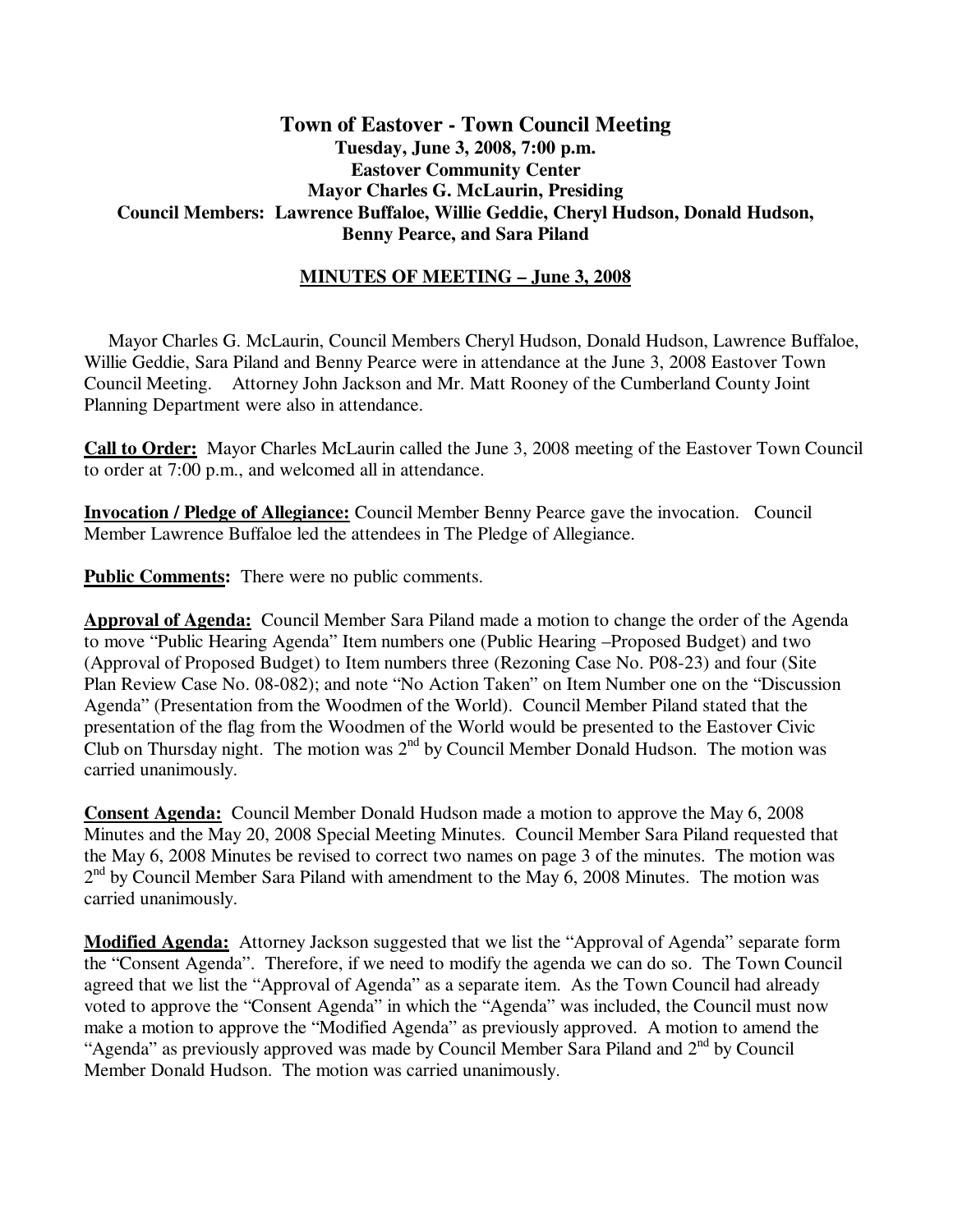#### **Public Hearing:**

**Item #1:** Consideration for approval; Mr. Matt Rooney, Planner for the Cumberland County Joint Planning Department gave a presentation to the Eastover Town Council on **Case No. P08-23**: Rezoning of 2.19 Acres from R6A/CU residential/Conditional use (Antique Shop) to O&I(P) planned office and Institutional or to a more restrictive Zoning district, located at the corner of Murphy Road and 3135 & 3139 Dunn Road, submitted by Mr. Craig Wheeler, owned by Gregory and Laurie Barnes.

 The Cumberland County Joint Planning Board reviewed and approved the site information based on the findings that the request is consistent with the Eastover Area Detailed Land Use Plan, which calls for medium density residential and activity node within the general vicinity. The request is reasonable due to the immediate area transitioning to primarily non-residential uses and is consistent with the uses within the surrounding area; and upon development, connection to public utilities will be required.

 Developer Craig Wheeler spoke briefly and stated that it will be called Eastover Christian Academy. The school will have a Summer Day Camp for children ages 5 through 12 years of age and an After School Program for children ages 5-12. It will be a Christian School and Child Care for ages 1 –12 years of age.

 Attorney John Jackson stated that at a Public Hearing the Mayor should ask if anyone wishes to speak for or against the issue. Also, at the end of the Public Hearing a motion to close the Public Hearing should be made and second by the Town Council.

A motion to close the Public Hearing was made by Council Member Sara Piland and  $2<sup>nd</sup>$  by Council Member Benny Pearce. The motion was carried unanimous.

**Item #2:** Consideration for approval; Mr. Matt Rooney planner for the Cumberland County Inspections & Planning Department gave a slide presentation to the Eastover Town Council concerning **Case No. 08-082,** Phil and Joni Smith Property {C(P) site plan review- County Subdivision Ordinance}: Request approval of alternate yard setback from the side and rear property lines- Section 1040, County Zoning Ordinance: C(P); Total acreage: 0/34 +/-; Location: West side of US Hwy 301 (Dunn Road), North of SR 1831 (Baywood Road). This site plan **Case No. 07-170** was considered and approved back in Dec 4, 2007. The existing building is a one-story brick building. The proposed brick building will have 1400 Square feet and only have a 5.01 feet from the both rear property line and 29.98 feet from the northern side property lines. The previous C(P) zoning district requires a 30-foot setback from the rear and side property lines. The previously approved site plan had the proposed building addition being attached to the existing office building and complying with the required setbacks. The developer is requesting alternate yard setbacks for the proposed parking garage building based on the reasons stated in his request. The Cumberland County Planning and Inspection Staff **recommends denial** of this request based on the developer not providing sufficient justification why the proposed building location would create any less of a drainage problem than what is already approved. The access into the proposed site could be achieved from either location. The developer has the option of doing a "zero lot line subdivision" with the adjacent property owner and getting their consent with that owner to build closer to the property line. The Staff has recommended denial of site plan as proposed.

 The developer Mr. Phil Smith stated that he previously was going to join the two building (Case No. 07-170 Dec 4, 2007). But he does not want to do that now; he now wants to separate the two buildings. The new building he wants to build is metal and the existing building is brick. He said it would be an eyesore to put the two buildings together as approved in Dec 07. Twice Mayor McLaurin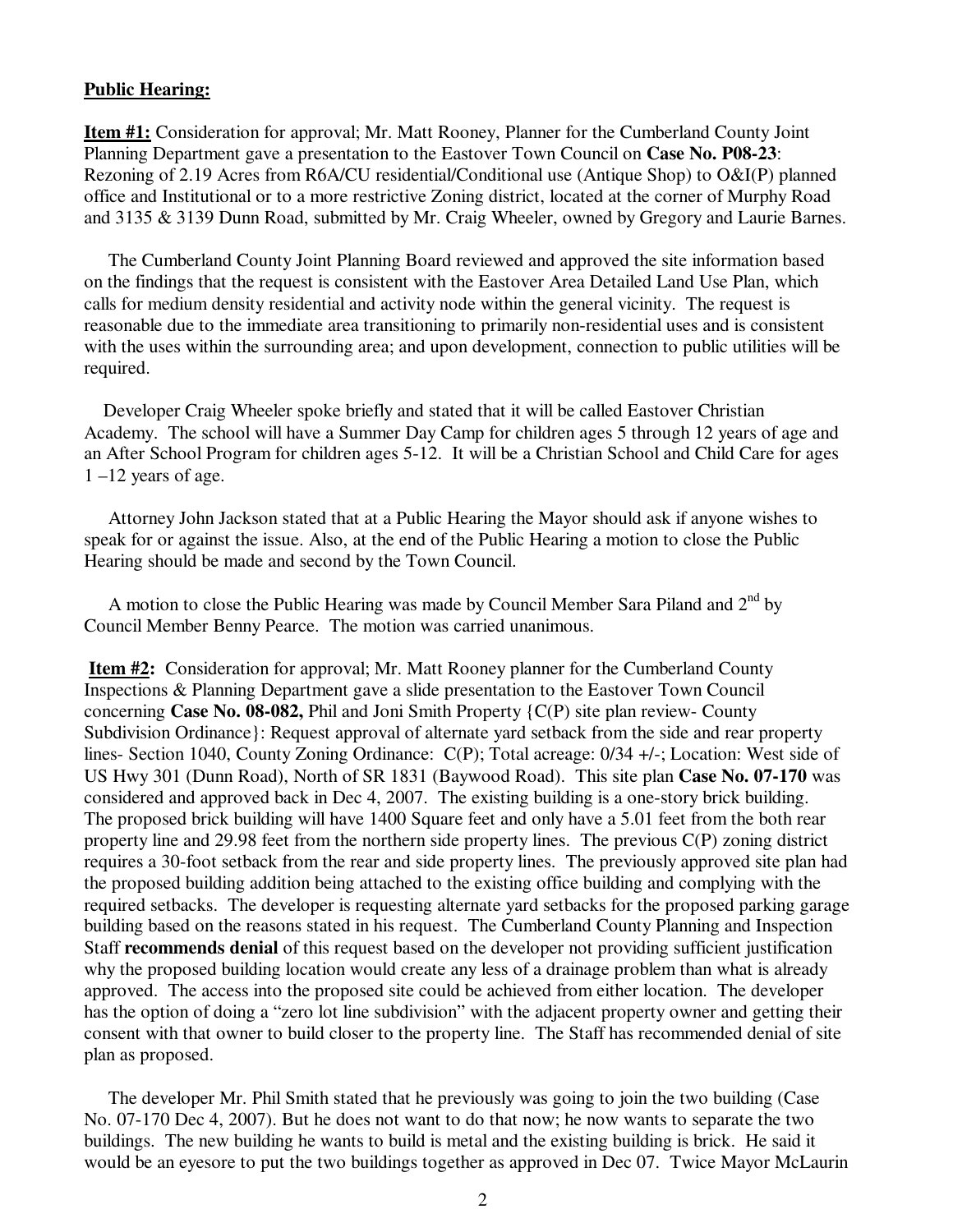asked Mr. Smith if he had obtained approval from the joining property owners concerning the 30 feet offset. Mr. Smith stated that he does not have written approval and the property owner would leave it up to the Town Council. Mr. Smith stated that he would put up a 6 feet high fence around the property and only the office building would be seen. He stated Eastover has just become a town and has the authority to approve this request.

 Council Member Sara Piland stated that Eastover had just become a town and we want to set the right precedence. Eastover has adopted the standards of Cumberland County. Council Member Sara Piland stated she had concerns regarding making exceptions to the codes. Council Member Piland asked Mr. Matt Rooney if it was the responsibility of the Planning Board to get the approval from the adjoining property owners. Mr. Rooney stated it is the developer's responsibility to do so. Council Member Sara Piland asked Mr. Rooney what the specific reasons as to why the codes call for setbacks. Mr. Rooney stated it is for safety reasons fire, lighting, and hazards. Council Member Sara Piland made **a motion to support or approve Case No. 08-082 the Planning Staff's recommendation to**  deny the request for the alternate vard setback. The Motion was 2<sup>nd</sup> by Council Member Lawrence Buffaloe. The motion was carried unanimous.

**Item #3 & Item #4**: The Mayor proposed that a Public Hearing be opened on the proposed budget for fiscal year 2008-2009. If any one would like to comment for or against the proposed budget, please speak now. There were no public speakers.

 Council Member Cheryl Hudson gave the Town Council a briefing on the 2008-2009 Budget for the Town of Eastover. She read the Budget Message to the Council. Council Member Cheryl Hudson also presented the Budget Ordinance for Fiscal Year July 1, 2008 to June 30, 2009. The amounts **appropriated in the General fund** for the operation of the Town government and its activities. Administration \$238,400.00; Zoning & Planning \$12,000.00; Police Department \$105,250.00; Fire Department \$217,250.00; Street & Lighting Department \$11,250.00; Parks & Recreation Department \$95,000.00; Contingency Fund \$232.00; a total of \$679,382.00.

 It is estimated that the following **revenues will be available in the General Fund** for the fiscal year beginning July 1, 2008 and ending June 30, 2009. They are as follows: Taxes, Current Year \$391,062.00; Tax Penalties & Interest \$1,500.00; Cablevision Fee \$23,520.00; Interest on Investments \$1,800.00; Local Option Sales Tax- Net \$261,000.00; Recreation/Open Space \$500.00; A total of \$679,382.00.

Council Member stated that there is levied a tax rate of twenty  $\&$  one-half cents (.20  $\frac{1}{2}$ ) per one hundred dollars (\$100.00) valuation of property as listed for taxes as of January 1, 2008. Council Member Cheryl Hudson also stated that the Budget Officer is hereby authorized to transfer appropriations as contained herein under specific conditions. The Budget Office may make cash advances between funds for periods not to exceed 60 days without reporting to the Town Council. The Town Council must approve all advances that extend beyond 60 days. The Town Council must approve all advances that will be outstanding at the end of the fiscal year.

 Attorney John Jackson commended Council Member Cheryl Hudson on the preparation of the budget, and Council Member Sara Piland echoed that comment.

Council Member Donald Hudson made a motion to Approve the Proposed Budget and  $2<sup>nd</sup>$  by Council Member Willie Geddie. The motion was carried unanimously.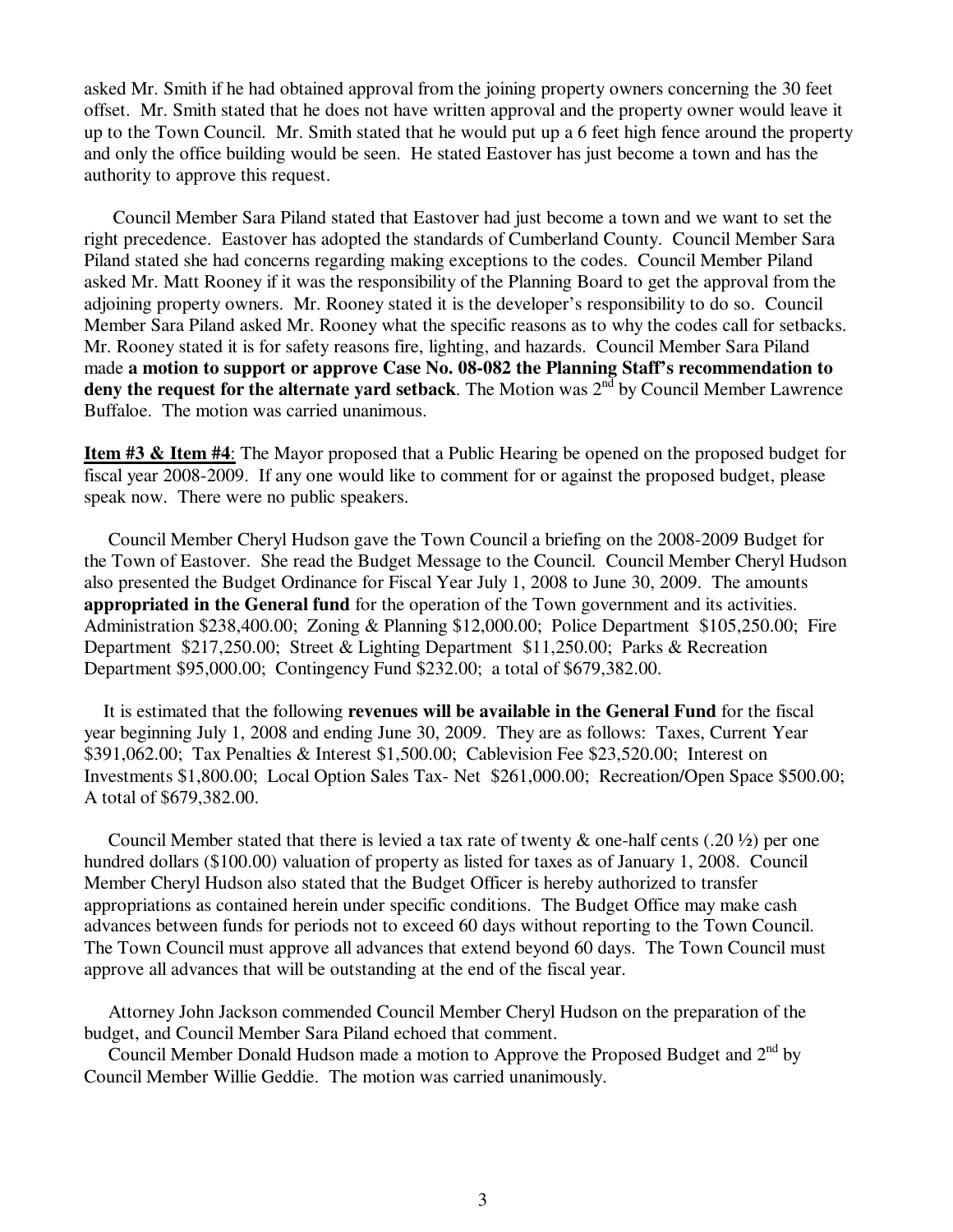### **Discussion Agenda:**

**Item #1:** The Town Council made a decision to take "no action" on the presentation of the flag from the Woodmen of the World. No one was present to present the flag and had decided to present it to the Civic Club. The flag will be presented to the Eastover Civic Club on Thursday night.

**Item #2:** Council Member Benny Pearce stated that the contract between The Town of Eastover and the Eastover Fire Department has been verbally approved in concept by Fire Chief Danny Matthews. This is the contract that was presented to the Town Council at the last Town Council meeting on May 6, 2008. Attorney John Jackson will present an original contract for signatures by all parties. Council Member Benny Pearce made a motion to approve the contract and to authorize the Mayor to execute. The motion was 2<sup>nd</sup> by Council Member Sara Piland. The motion was carried unanimously. Council Member Benny Pearce stated that the Town Council had previously stated they wanted to enhance the Fire Department, not just keep the standard rate that they were getting. Council Member Pearce suggested that we invite Fire Chief's Mark McLaurin and Herman Britt to our July meeting and give the Board a presentation on how there budget is made up and what their needs are. A motion to accept this supplementary suggestion to the contract was made by Council Member Benny Pearce and  $2<sup>nd</sup>$  by Council Member Sara Piland.

**Item #3:** Council Member Cheryl Hudson stated that she needs to reorganize some of the departments amounts, so we can pay the Fire Department and Parks & Recreation this will be done on Budget Ordinance Amendment No. 02-2008. Be it ordained by the Governing Board of the Town of Eastover, NC that the following amendment is made to the annual budget ordinance for the fiscal year ending June 30, 2008. To amend the General Fund, the expenditures are to be changed as follows: Fire Department Increase by \$9,750.00; Parks & Recreation increase by \$3,300.00; Administration decrease by \$7,050.00; Police Department decrease by \$3,000.00; Street Department decrease by \$3,000.00; a total of \$13,050.00 increase and \$13,050.00 decrease. This will result in a net increase of \$0.00 in the expenditures of the General Fund. The total General Fund Budget with amendment is \$350,327.00. Council Member Lawrence Buffaloe made the motion to accept the Budget Ordinance Amendment No. 02-2008 and was  $2<sup>nd</sup>$  by Council Member Donald Hudson.

**Item #4:** Attorney John Jackson gave the Town Council an update on the voluntary Annexation petition by developer John Koenig.He stated that he had received a letter from Mr. Richard Wiggins on May 30, 2008 that he had requested a consent letter to the City of Fayetteville regarding the portion of land in question. Assistant City Manager Kyle Sonnenberg called his office this afternoon and stated that the City of Fayetteville passed the voluntary annexation petition last night. We can expect a consent letter from the City of Fayetteville. The time for presentation of new bills for the short session has passed. However, there is no reason to not move forward on this if you so choose. There is no reason that we cannot have the conditional annexation in place and tax revenue in place for the next legleslative session. Attorney Jackson stated that the City of Fayetteville did adopt a County MIA and a proposed map will be provided at the June meeting. Council Member Sara Piland asked if the MIA on that map includes the prominent no annexation and does not include the 15-year no annexation as agreed by Eastover. Attorney Jackson stated that this is correct. The Mayor thanked Attorney Jackson for this update.

# **Mayor's Update:**

 Mayor McLaurin stated that we should send a letter of appreciation to Mr. Barry Dugan for the clean-up job he has done. In time he will need help. Council Member Sara Piland stated that she had spoken to Barry and he would be glad to do the scheduling, but what he needs is individuals willing to